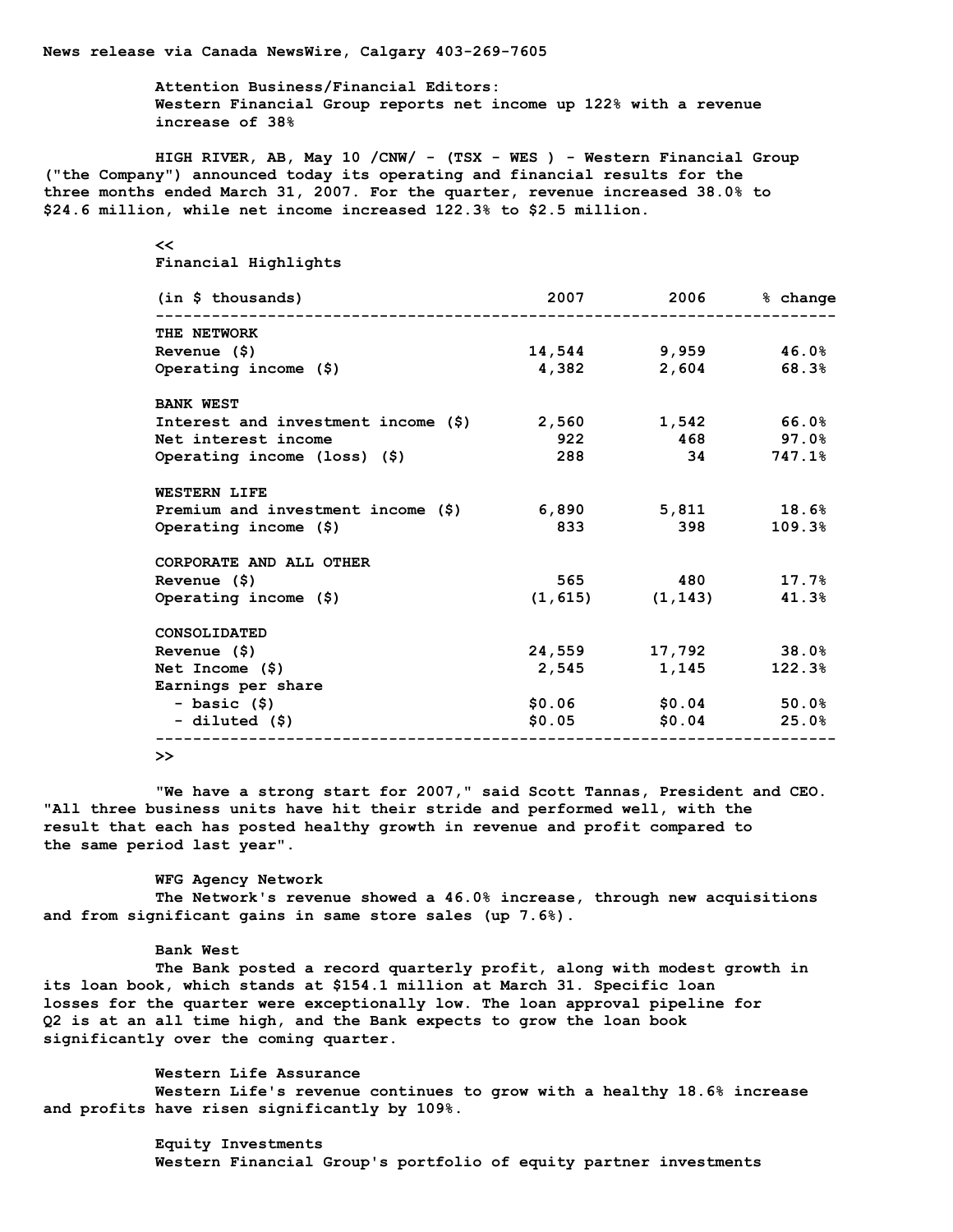**performed well with Jennings Capital showing continued strong performance. Both Falkins Insurance and Harvard Western Ventures showed increased income over the previous year.**

## **Conference Call**

**Western Financial Group will host a conference call to discuss the Company's first quarter financial results on May 15, 2007 at 9:00 am Mountain Time (11:00 am Eastern Time). Participants are asked to call either 888-789-9572 or 416-695-7806 (Toronto) with the passcode 9644432. An archived recording of the call will be available until May 22, 2007 by calling 888-509-0081 or 416-695-5275 (Toronto) with the passcode 6444432 followed by the number sign. The conference will also be broadcast live over the internet and archived through the Company's website at www.westernfinancialgroup.net.**

**Western Financial Group is one of the leading western-based financial service companies in Western Canada. With offices in towns and small cities across the West, the Company provides more than 350,000 individuals and businesses with insurance, investment and banking products through WFG Agency Network, Western Life, and Bank West.**

**The Company's Financial Report for the first quarter of 2007 will be filed on SEDAR on or before May 10, 2007.**

**Forward-looking statements involve numerous assumptions, risks and uncertainties, including the risk that prediction and other forward-looking statements may not prove to be accurate. We caution the reader not to place undue reliance on these disclosures, as a number of important factors could cause actual results to differ materially from the estimates and comments expressed in them. Such factors may include, but are not limited to: changing financial and economic conditions in Canada, particularly in Western Canada; regulatory developments; competition industry trends and availability of capital resources; and our anticipated success in managing our risks. We caution readers that the foregoing list is not exhaustive. Except required by law, we do not undertake to update any forward-looking statements, written or oral, that we may make from time to time regarding our operations and performance.**

| <<                                           |    |                      |  |                   |  |  |  |
|----------------------------------------------|----|----------------------|--|-------------------|--|--|--|
| CONSOLIDATED BALANCE SHEET (unaudited)       |    |                      |  |                   |  |  |  |
| (in thousands, except for per share amounts) |    |                      |  |                   |  |  |  |
|                                              |    | As at                |  | As at             |  |  |  |
|                                              |    | March 31 December 31 |  |                   |  |  |  |
|                                              |    | 2007                 |  | 2006              |  |  |  |
|                                              |    |                      |  |                   |  |  |  |
| <b>ASSETS</b>                                |    |                      |  |                   |  |  |  |
| Cash                                         | \$ |                      |  | $20,146$ \$ 9,085 |  |  |  |
| Marketable securities                        |    |                      |  | 85,243            |  |  |  |
| Marketable securities - held-for-trading     |    | 42,622               |  |                   |  |  |  |
| Marketable securities - available-for-sale   |    | 38,162               |  |                   |  |  |  |
| Accounts receivable                          |    | 21,374               |  | 23,510            |  |  |  |
| Prepaid expenses                             |    | 4,191                |  | 7,340             |  |  |  |
| Income taxes receivable                      |    | 832                  |  | 388               |  |  |  |
|                                              |    |                      |  |                   |  |  |  |
| Future income taxes                          |    | 1,189                |  | 1,271             |  |  |  |
| Deferred charges                             |    | 64                   |  | 714               |  |  |  |
| Other assets                                 |    | 1,726                |  | 2,235             |  |  |  |
| Equity investments                           |    |                      |  | 20,423 23,501     |  |  |  |
| Mortgages and loans                          |    | 156,050              |  | 149,051           |  |  |  |
| Capital assets                               |    | 9,488                |  | 8,844             |  |  |  |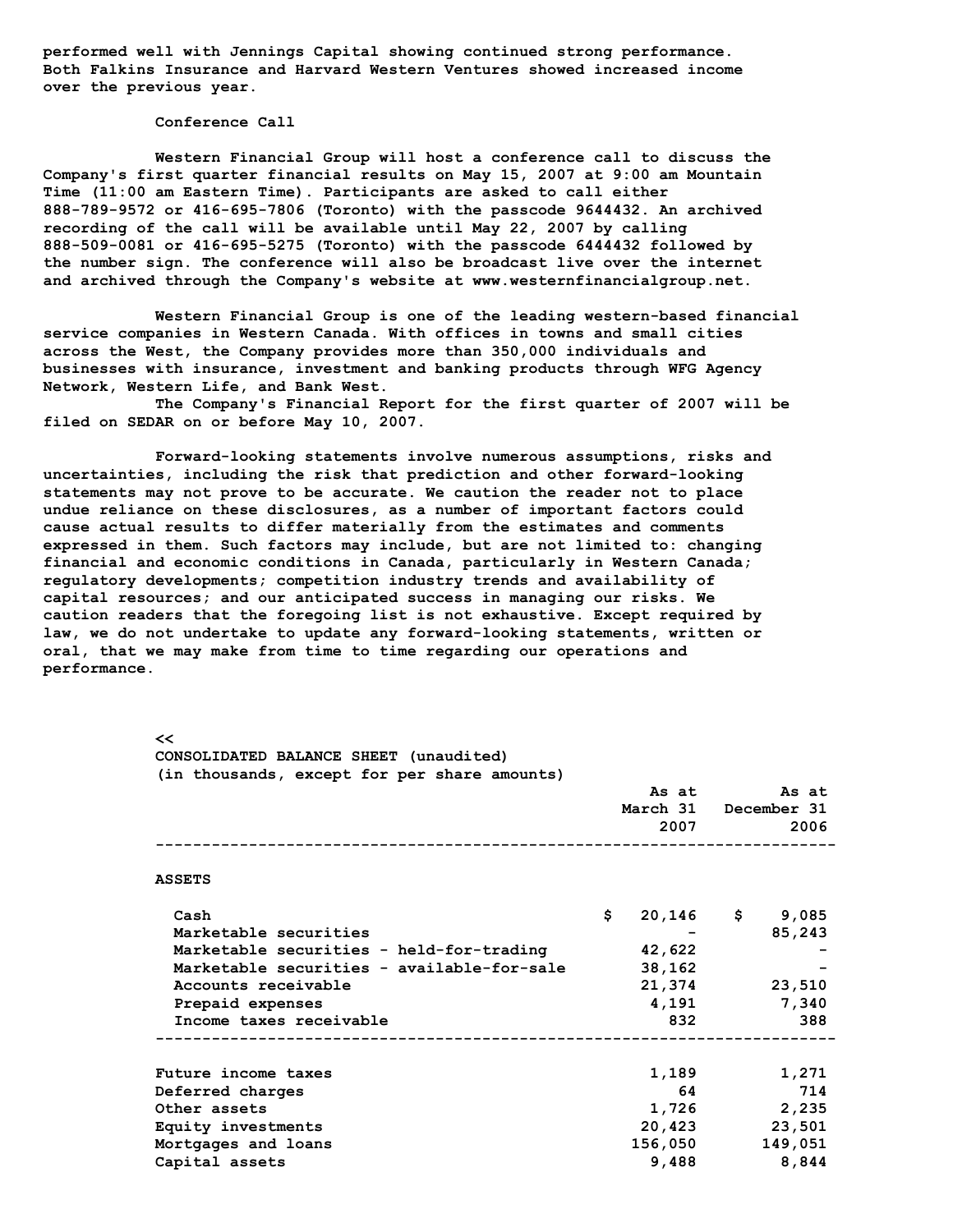| Intangible assets<br>Goodwill                                                                                                                   | 23,515<br>81,331                            | 14,175<br>59,565                   |
|-------------------------------------------------------------------------------------------------------------------------------------------------|---------------------------------------------|------------------------------------|
|                                                                                                                                                 |                                             | 421,113 384,922                    |
|                                                                                                                                                 |                                             |                                    |
| <b>LIABILITIES</b>                                                                                                                              |                                             |                                    |
| Accounts payable and accrued liabilities<br>Actuarial liabilities<br>Provision for unpaid and unreported claims<br>Deferred gain on investments | 47,043<br>37,300<br>7,471                   | 35,944<br>34,754<br>6,637<br>1,295 |
| Customer deposits<br>Long-term debt<br>Future income taxes                                                                                      | 140,515<br>43,990<br>5,831<br>- - - - - - - | 147,118<br>25,164<br>2,790         |
|                                                                                                                                                 |                                             | 282,150 253,702                    |
|                                                                                                                                                 |                                             |                                    |
| SHAREHOLDERS' EQUITY                                                                                                                            |                                             |                                    |
| Share capital (Note 3)<br>Other paid in capital<br>Contributed surplus<br>Retained earnings<br>Accumulated other comprehensive income           | 114,932<br>152<br>1,949<br>21,383<br>547    | 110,607<br>152<br>1,923<br>18,538  |
|                                                                                                                                                 | 138,963                                     | 131,220                            |
|                                                                                                                                                 | \$421,113                                   | \$384,922                          |
|                                                                                                                                                 |                                             |                                    |

**CONSOLIDATED STATEMENT OF INCOME AND RETAINED EARNINGS (unaudited) FOR THE THREE-MONTH PERIOD ENDED MARCH 31, 2007 AND 2006 (in thousands, except for per share amounts)**

|                                                 | 2007        | 2006   |
|-------------------------------------------------|-------------|--------|
| Revenue                                         |             |        |
| \$<br>Commissions and other customer income     | $14,959$ \$ | 10,180 |
| Premium income                                  | 6,248       | 5,343  |
| Interest income on Customer loans               | 2,560       | 1,542  |
| Investment income                               |             |        |
| Change in fair value of held-for-trading assets | (45)        |        |
| Other net investment income                     | 837         | 727    |
|                                                 | 24,559      | 17,792 |
|                                                 |             |        |
| <b>Expenses</b>                                 |             |        |
| Operating expenses                              | 15,624      | 11,307 |
| Policyholder henefits                           | <b>3409</b> | 3520   |

**Policyholder benefits 3,409 3,520** Interest expense - Customer deposits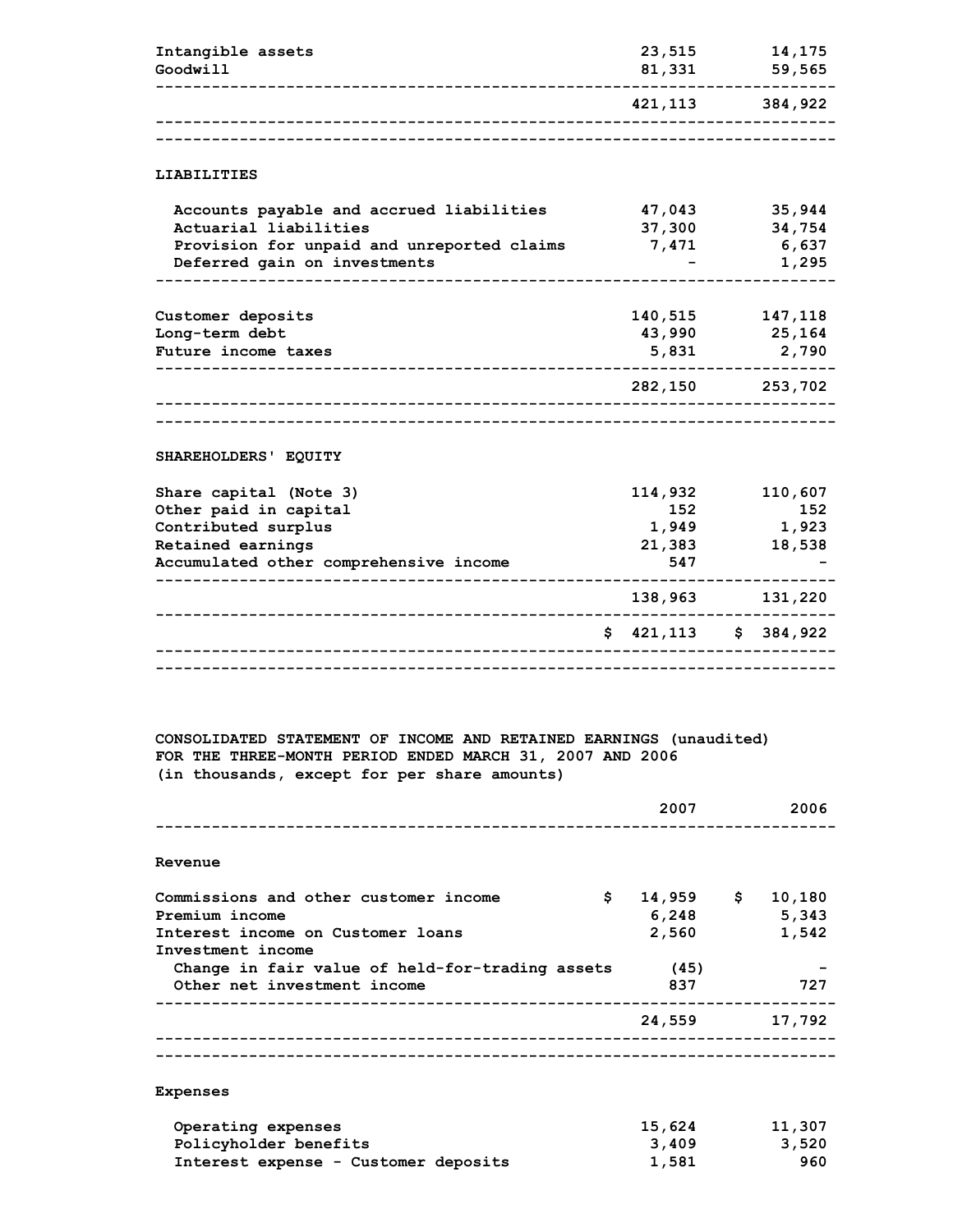| Provision for credit losses                                                                                                                                                                                            |          | 57                             | 112                    |                               |
|------------------------------------------------------------------------------------------------------------------------------------------------------------------------------------------------------------------------|----------|--------------------------------|------------------------|-------------------------------|
| Income before the following                                                                                                                                                                                            |          | 3,888                          |                        | 1,893                         |
| Income from long-term investments<br>Interest and financing costs on long-term debt<br>Amortization of intangible assets<br>Amortization of capital assets                                                             |          | 762<br>(526)<br>(204)<br>(380) |                        | 711<br>(745)<br>(94)<br>(321) |
| Income before income taxes<br>Income taxes                                                                                                                                                                             |          | (995)                          | $3,540$ 1,444<br>(299) |                               |
| NET INCOME FOR THE PERIOD                                                                                                                                                                                              |          | 2,545                          |                        | 1,145                         |
| Retained earnings, beginning of period as<br>previously reported<br>Cumulative effect of adopting new accounting<br>policies (Note 1)                                                                                  |          | 18,538<br>300                  |                        | 11,061                        |
| Retained earnings, beginning of period as<br>restated                                                                                                                                                                  |          | 18,838                         |                        | 11,061                        |
| Retained earnings, end of period                                                                                                                                                                                       |          | 21,383                         |                        | 12,206                        |
| Earnings per share (Note 4)<br><b>Basic</b><br>Diluted                                                                                                                                                                 | \$<br>\$ | $0.06$ \$<br>0.05              | \$                     | 0.04<br>0.04                  |
| CONSOLIDATED STATEMENTS OF COMPREHENSIVE INCOME, AND ACCUMULATED OTHER<br>COMPREHENSIVE INCOME (unaudited)<br>FOR THE THREE-MONTH PERIOD ENDED MARCH 31, 2007 AND 2006<br>(in thousands, except for per share amounts) |          |                                |                        |                               |
| COMPREHENSIVE INCOME                                                                                                                                                                                                   |          | 2007                           |                        | 2006                          |
| Net income for the period<br>Other comprehensive income, net of tax<br>Net change in unrealized gains (losses) on                                                                                                      |          | $$2,545$ \$1,145               |                        |                               |
| available-for-sale securities                                                                                                                                                                                          | (149)    |                                |                        |                               |

| avaiiable-iol-saie seculicies | しエキンノ                         |  |
|-------------------------------|-------------------------------|--|
| Comprehensive Income          | $\frac{1}{2}$ , 396 \$ 1, 145 |  |
|                               |                               |  |
|                               |                               |  |

| <b>ACCUMULATED OTHER COMPREHENSIVE INCOME</b>                                   |    | 2007 | 2006                     |  |
|---------------------------------------------------------------------------------|----|------|--------------------------|--|
| Balance, beginning of period                                                    | s. | – S  | $\overline{\phantom{a}}$ |  |
| Impact of fair value measurement of<br>available-for-sale financial instruments |    |      |                          |  |
| at January 1, 2007 (net of tax of $$168)$                                       |    | 696  | -                        |  |